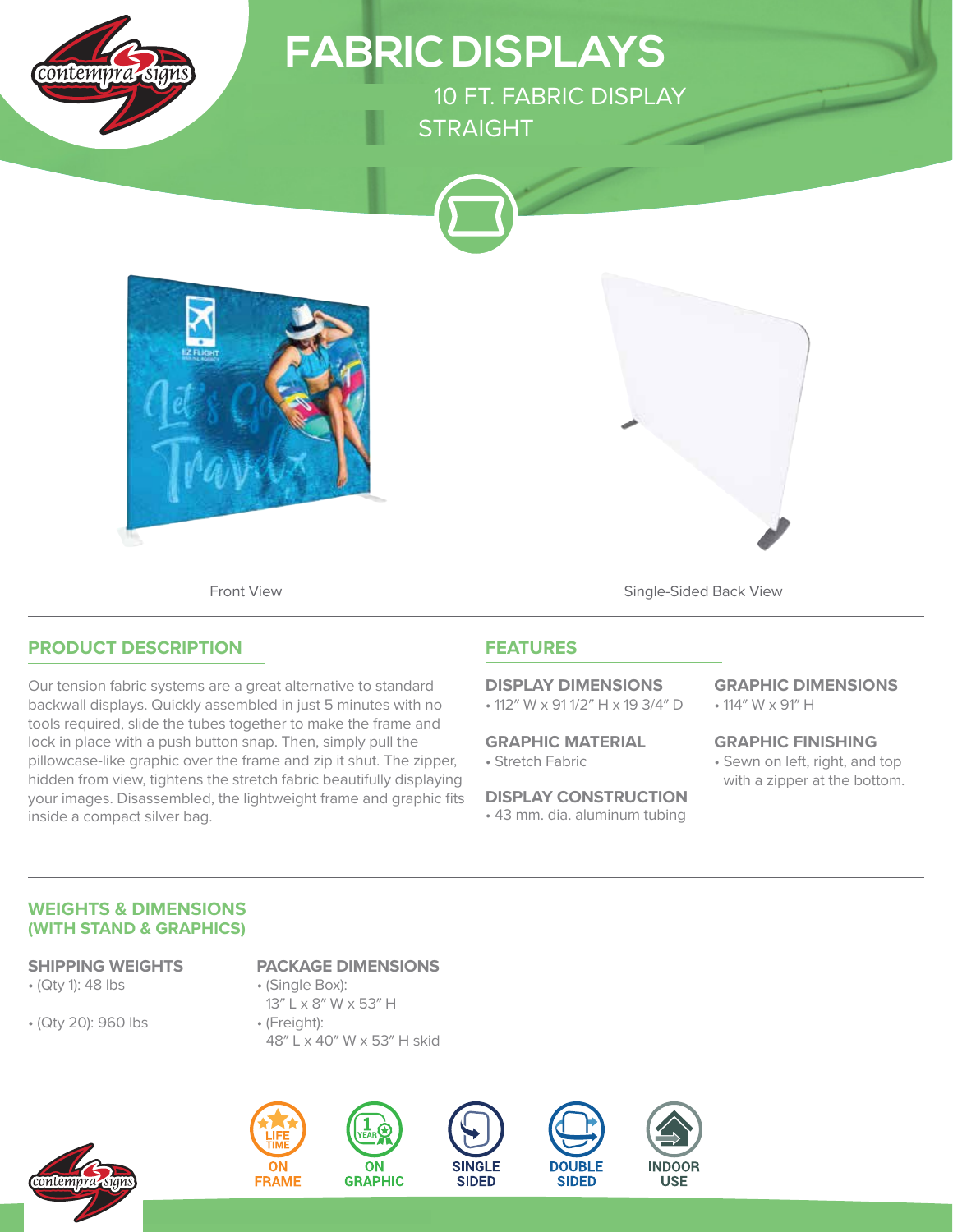

**FABRIC DISPLAYS**

10 FT. FABRIC DISPLAY **STRAIGHT** 



## **PARTS LIST**



**QTY 1: Silverbag**

**Outside Dimensions:** • 48 1/2″ W x 12 1/2″ H x 6 1/2″ D **Inside Dimensions:** • 48″ W x 12″ H x 6″ D



**QTY 1: Bottom Horizontal Tube Set**

• 92 1/2″ W (When assembled)  $(89'' + 2 \frac{3}{4''}$  Tapered off at each end)



**QTY 1: Top Horizontal Tube Set**

• 106 1/2″ W (When assembled) (2 3/4" Tapered off middle sections)